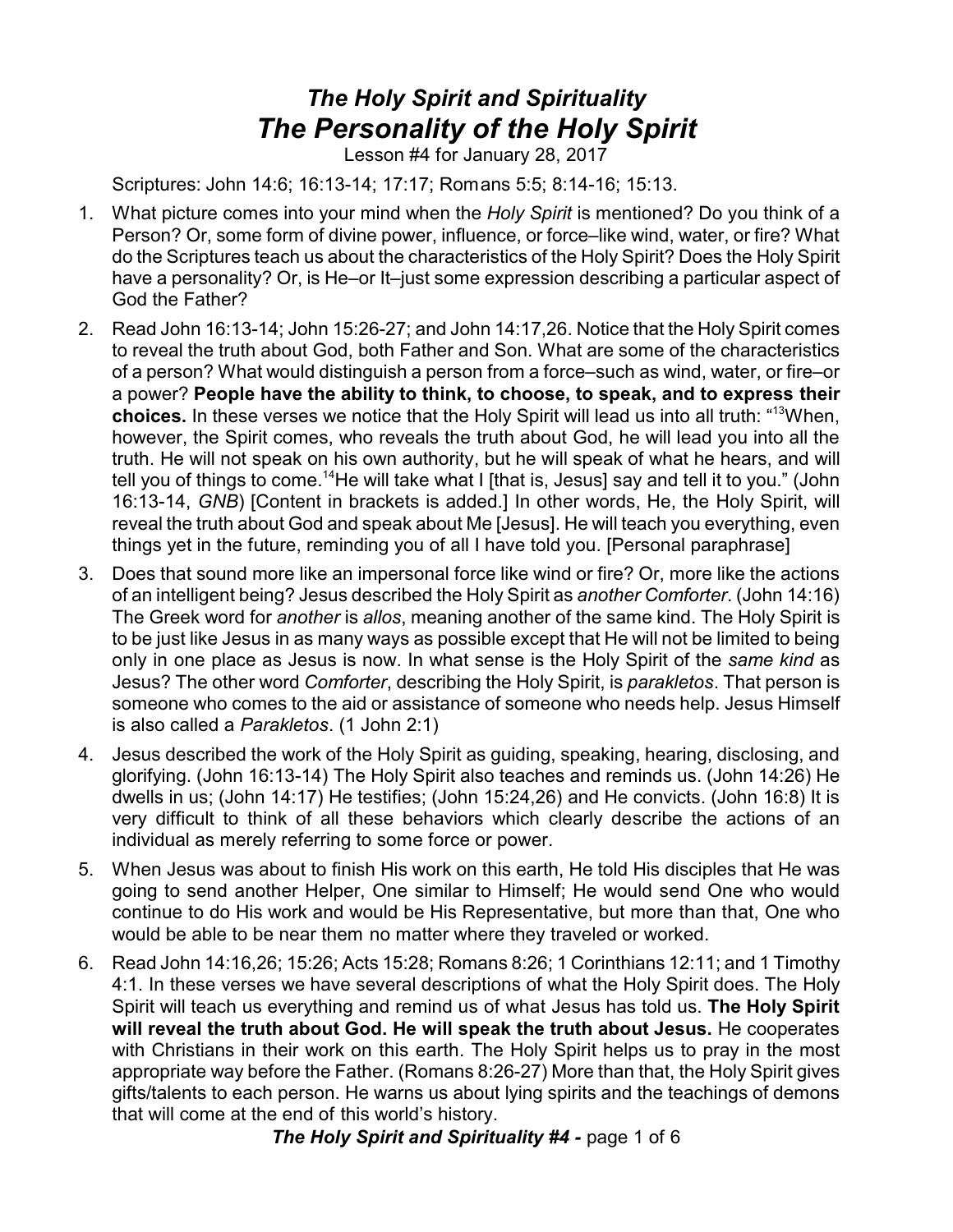- 7. Consider some additional aspects of the work of the Holy Spirit. Read Romans 8:14-16,27; 15:30; 1 Corinthians 2:10; Acts 8:29; 10:19-20; and 28:25. The Holy Spirit guides us, God's children. Is God's Spirit just like our spirits? How would you explain Hebrews 4:12? What happens when the soul and the spirit are divided? How should we understand John 6:63 (*GNB*): "What gives life is God's Spirit; human power is of no use at all. The words I have spoken to you bring God's life-giving Spirit." The Holy Spirit encourages us to think of the Father as our Father, even as Daddy. Furthermore, the Holy Spirit knows the secrets of God; He searches out everything, even the hidden depths of God's purposes. The Holy Spirit gave specific directions to Philip to go to a certain carriage and speak to the man who was traveling back to Ethiopia. He told Peter to go with the people whom He had sent–even though they were Gentiles–in order to carry the gospel to Cornelius. Some years later when under arrest in Jerusalem, Paul quoted the Holy Spirit as speaking through the prophet Isaiah. Do these actions described in Scripture suggest an impersonal force–a mere wind or fire? Or, are they clearly descriptions of an Intelligent Being?
- 8. Read also Ephesians 4:30; Acts 5:3,9; 1 Corinthians 12:11; and Romans 15:30. Notice the distinctive characteristics of personality that are used in these verses to describe the Holy Spirit. He has understanding; He has feelings; and He makes choices. He has a will. Only a Personal Being could be grieved. Personal Beings can be deceived and lied to. Personal Beings have the ability to think and choose and the capacity to love. Thus, we are saying the Holy Spirit is self-conscious, self-knowing, self-willing, and self-determining. He is capable of loving. Ellen G. White described it in these terms.

The Holy Spirit has a personality, else He could not bear witness to our spirits and with our spirits that we are the children of God. He must also be a divine person, else He could not search out the secrets which lie hidden in the mind of God.—Ellen G. White, *Ms 20*, 1906*; Evangelism* 617.1; *FLB* 52.3; *20MR* 69.1.

- 9. Could we have a close working relationship with the Holy Spirit if He is merely an impersonal force–a wind or fire? Or, is the *Holy Spirit* just another word for Jesus coming in a form which cannot be seen. If Jesus is no longer capable of being Omnipresent, then He can only be in one place at a time, and He could not keep His promise to the disciples that He would be with them wherever they were.
- 10. It is true that as we think about Jesus Christ, it is easy for us to imagine Him as a human being because of His time on this earth. We often associate the Father with Jesus Christ and think of Him also as a Personal Being. But, the Holy Spirit is often pictured in ways that are a little bit harder for us to wrap our minds around.
- 11. Read Acts 15:28. This is the conclusion from that very important early–perhaps first–general conference meeting held in Jerusalem. What do you think James had in mind when he said, "It seemed good to the Holy Spirit and to us"? (Acts 15:28, *NASB*) If the Holy Spirit were nothing more than an impersonal force, there is no way that He could have an intelligent capacity to cooperate with that group in making such a choice.
- 12. Read Matthew 28:19. We are to baptize people in the name of the Father, the Son, and the Holy Spirit. It is interesting to note that in the Greek, the noun, *onoma*, is singular. This suggests that all Three of Them are basically of the same nature. They are all described by that one name.

There are three living persons of the heavenly trio; in the name of these three great powers–the Father, the Son, and the Holy Spirit–those who

*The Holy Spirit and Spirituality #4 -* page 2 of 6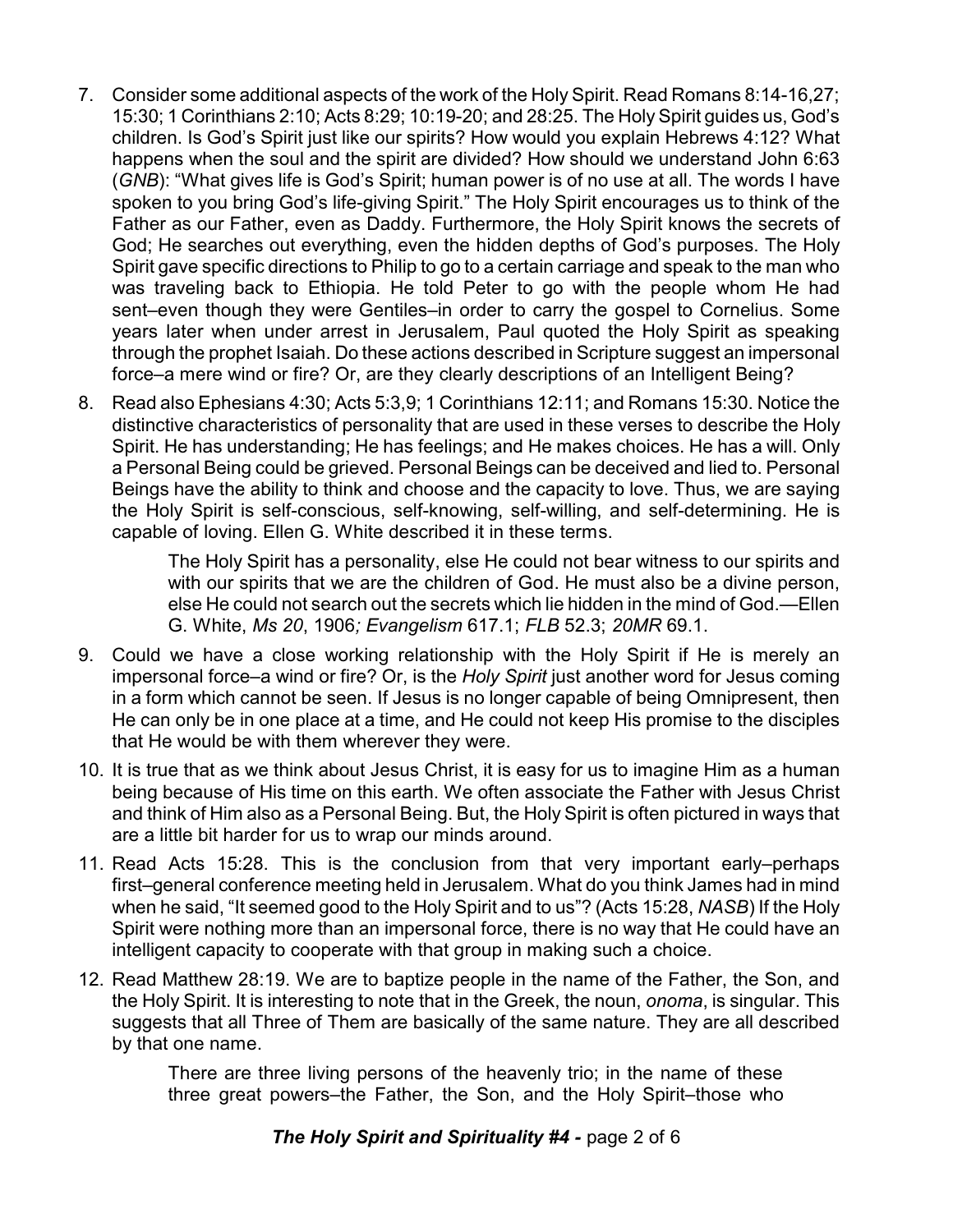receive Christ by living faith are baptized, and these powers will co-operate with the obedient subjects of heaven in their efforts to live the new life in Christ.—Ellen G. White, *Special Testimonies, Series B*, No. 7, 63.2*; Evangelism* 615; HP 336.2; *7SDABC* 441.9; *BTS*, March 1, 1906, par. 2.

- 13. Read John 14:6 and 17:17. How was the word *truth* being used? And what does it mean in those passages? What did Jesus mean when He said: "I am the way, the truth, and the life"? How does that relate to His later expression in John 17:17 (*GNB*): "Dedicate them to yourself by means of the truth; your word is truth"? Through much of the Gospel of John, the word *truth* is used in a very special way. In our Western way of thinking, influenced by Greek philosophy, we tend to think of truth as abstract ideas; but, in the Scriptures, and particularly in John's Gospel, *truth* carries a very personal meaning. Jesus is the Truth.
- 14. Read John 15:26 and 16:13. If He had been talking about Himself, why would Jesus say: "When ... the Spirit comes ..."? (John 16:13, *GNB*) These verses describe one of the most important aspects of the Holy Spirit. "The Spirit, who **reveals the truth about God** … will speak about me." (John 15:26, *GNB*) [Bold type is added.] He not only reveals the truth about God, but also He will lead you into all truth. There are few things that are more important to us at this point in history than to understand the truth about God. That is an essential element in understanding the great controversy.
- 15. Read Deuteronomy 32:4 and Psalm 31:5. In these verses God is described as a God of all truth. So, if the Spirit is a part of the Godhead, He should be the Spirit of Truth. (See John 14:17 and 16:13.)
- 16. So, in what sense is Jesus "the truth"? Jesus is the truth in the sense that virtually any question that we might ask about God and His kingdom can be answered by looking at the life and death of Jesus. Thus, He was and is the truth about God. Compare John 18:37 where Jesus said that He came to bear witness to the truth.
- 17. So, what would be wrong with thinking of the Holy Spirit merely as a Divine Force–wind or fire?

If He is a divine person, and we think of Him as an impersonal influence, we are robbing a divine person of the deference, honor, and love that is His due.—LeRoy Edwin Froom, *The Coming of the Comforter*(Hagerstown, Md.: Review and Herald Publishing Association, 1956), p. 40.

If we think of the Holy Spirit only as a mysterious divine power, our thoughts will be: *How can I have more of the Holy Spirit?* But if we think of the Holy Spirit as a divine Person, we will ask: *How can the Holy Spirit have more of me?* The decisive point is: Do you want to possess the Holy Spirit, or do you want the Holy Spirit to possess you? Do you resist His influence, or are you willing to follow Him in joyful obedience *(see Rom. 8:12-14, Gal. 5:18-24)*? Do you want to use the Holy Spirit according to your plans, or do you rely on Him so that He can enable you to become more like Jesus Christ and do what He has in mind for you? Do you take seriously the fact that "your body is a temple of the Holy Spirit who is in you, whom you have from God" *(1 Cor. 6:19, NASB)*, and are you willing to glorify God with how you live?—*Adult Sabbath School Bible Study Guide* for Thursday, January 26.

18. Read Romans 5:5 and Ephesians 2:18-19. Paul was making an appeal for Christians to love each other, and he suggested that the Holy Spirit is the one who gives us the capacity

*The Holy Spirit and Spirituality #4 -* page 3 of 6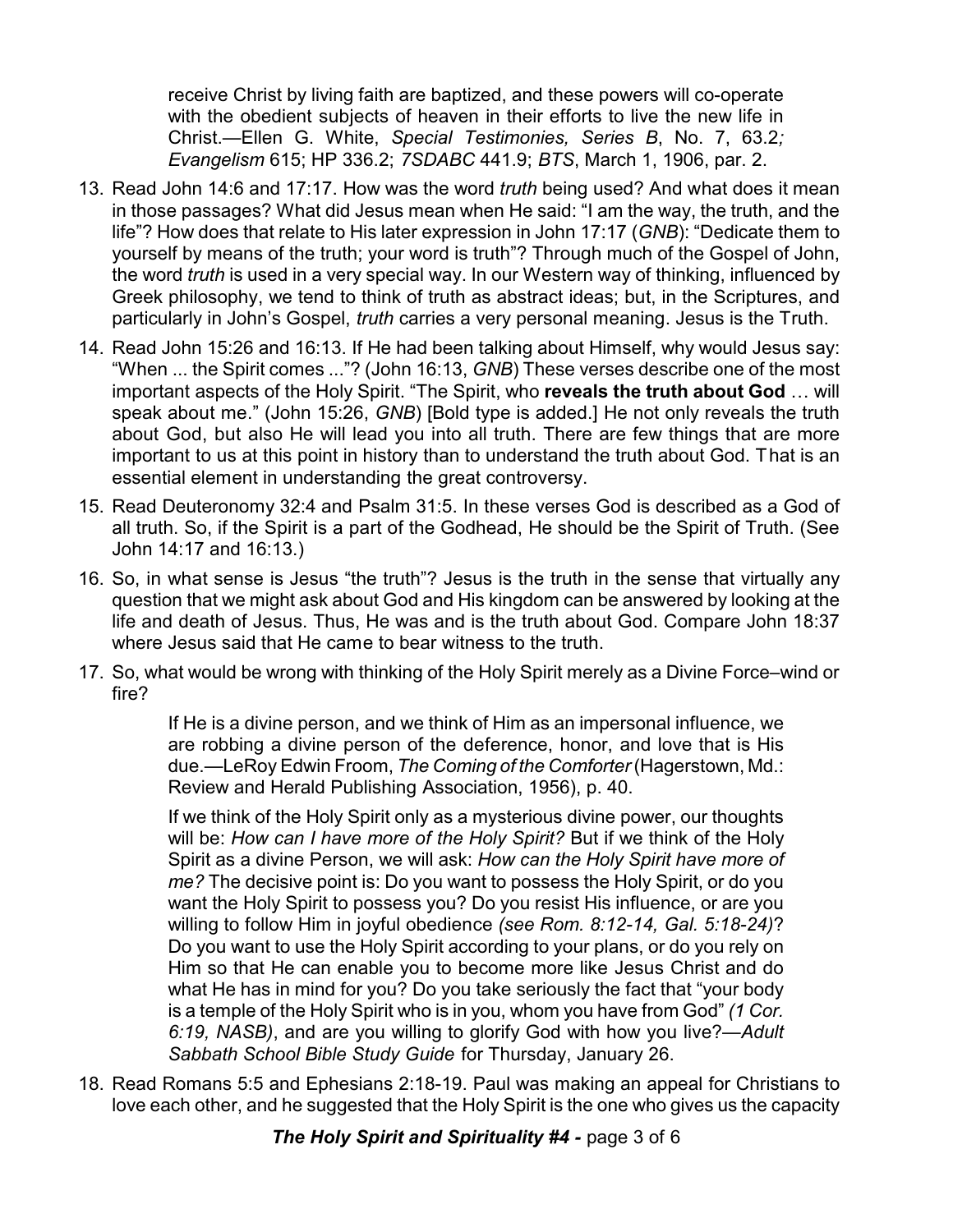to have that kind of love. He described the Holy Spirit as a Gift–God's gift to us. Thus, the Holy Spirit is working to put together the true family of God. If we recognize the Holy Spirit as a personal Comforter, Helper, and Assistant, it is much easier to relate to Him. It is easier for us to allow Him to use us instead of trying to use Him.

- 19. Could we look forward to giving the Holy Spirit a big hug when we get to heaven?
- 20. "We cannot use the Holy Spirit. The Spirit is to use us."—Ellen G. White, *The Desire of Ages* 672. Compare Philippians 2:13 (*GNB*): "God is always at work in you to make you willing and able to obey his own purpose."
- 21. Ellen White made some very striking statements about the work of the Holy Spirit; we should pay attention.

**Sin could be resisted and overcome only through the mighty agency of the Third Person of the Godhead, who would come with no modified energy, but in the fullness of divine power. It is the Spirit that makes effectual what has been wrought out by the world's Redeemer. It is by the Spirit that the heart is made pure.** Through the Spirit the believer becomes a partaker of the divine nature. **Christ has given His Spirit as a divine power to overcome all hereditary and cultivated tendencies to evil, and to impress His own character upon His church.**

Of the Spirit Jesus said, "He shall glorify Me." The Saviour came to glorify the Father by the demonstration of His love; so the Spirit was to glorify Christ by revealing His grace to the world. **The very image of God is to be reproduced in humanity. The honor of God, the honor of Christ, is involved in the perfection of the character of His people.**—Ellen G. White, *The Desire of Ages* 671.2-3.

We cannot use the Holy Spirit. The Spirit is to use us. Through the Spirit God works in His people "to will and to do of His good pleasure." Phil. 2:13. But many will not submit to this. They want to manage themselves. This is why they do not receive the heavenly gift. **Only to those who wait humbly upon God, who watch for His guidance and grace, is the Spirit given.** The power of God awaits their demand and reception. **This promised blessing, claimed by faith, brings all other blessings in its train.** It is given according to the riches of the grace of Christ, and He is ready to supply every soul according to the capacity to receive.—*Ibid.* 672.1. [Bold type is added.]

- 22. Do we have any reason to question the personality of the Father? Or, the Son? If not, why should we question the personality and personhood of the Holy Spirit? Do we want to deny the loving, caring, comforting presence of the Third Person of the Godhead? If we believe in the Trinity, we will find ourselves in opposition to the beliefs of Jews and Muslims who do not believe that either Jesus or the Holy Spirit are divine. Is that a reason for us to reject the divinity or even the identity of the Holy Spirit? Or, even of Jesus Himself?
- 23. As we noted in an earlier lesson, when speaking about the school and the property at Avondale in Australia, Ellen White said:

We need to realize that the Holy Spirit, who is as much a person as God is a person, is walking through these grounds.—Ellen G. White, *Manuscript* 66, 1899; *Evangelism* 616.5; *7MR* 299.2; *2SAT* 136.6.

*The Holy Spirit and Spirituality #4 -* page 4 of 6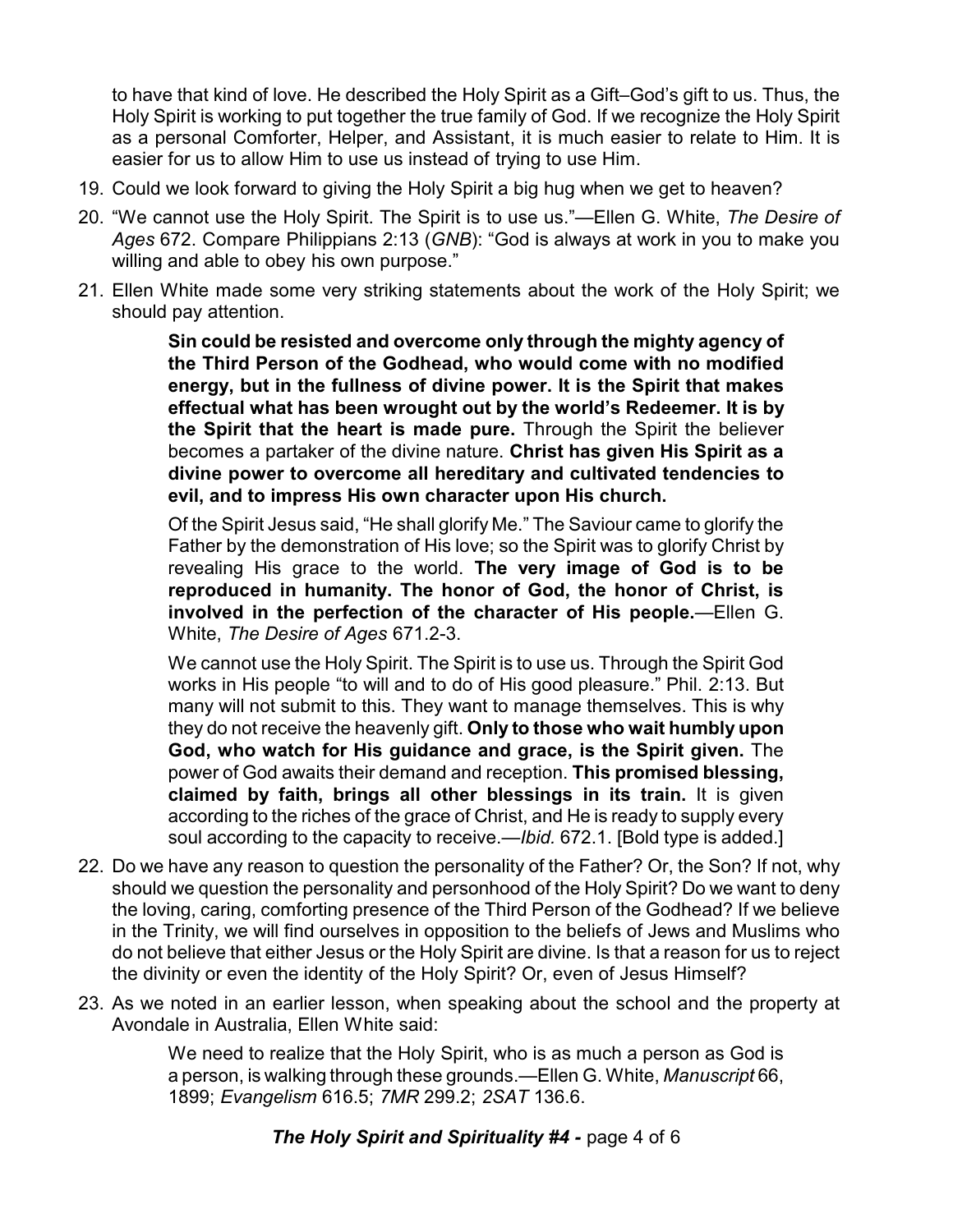- 24. So, are we ready to accept the personality and personhood of the Holy Spirit?
- 25. What are the characteristics of a person? What gives an individual personality? Are we prepared to let the Holy Spirit speak to us through His Word as He testifies to the work of Jesus as recorded in the Gospels? It is His special work to help us understand the life, ministry, and death of Jesus Christ. We do not need to worry about having access to the Holy Spirit. Wherever we may go and under whatever circumstances we may find ourselves, He is there. He is prepared to guide, counsel, encourage, strengthen, and inspire us with hope.
- 26. Let us review. There are three basics of personality which are essential in our understanding of the Holy Spirit: 1) He has a mind that thinks and reasons; 2) He has a will that He exercises by correctly representing the Father and the Son; and 3) He is able to speak what He thinks and communicate to human beings. It was thus that He brought us the Holy Scriptures. We will speak more about how He communicates and has communicated in our next lesson.
- 27. It is true that we often equate personhood with visibility. It is much harder for us to imagine a Person who is invisible. Some of His characteristics such as His omnipresence are mysterious to us. Infinite things are difficult for the human mind to comprehend. But, remember that just because we may not fully understand something does not mean that it does not exist. How many details of biology, chemistry, and physics do we not fully understand?
- 28. Jesus repeatedly described the Holy Spirit as a Comforter, Helper, or Guide. Sometimes, we bring the Greek word right into English as *Parakletos/Paraklete.* For a bit more detail about that word, see:

http://www.blueletterbible.org/search/Dictionary/viewTopic.cfm?topic=VT0000499

- 29. In ancient times, someone who was called into court to be accused was allowed to have a *parakletos*. That person might help the accused physically, mentally, emotionally, and/or psychologically. In addition to food, blankets, and/or water, that person might provide legal aid. There is no situation that we could face in which the Holy Spirit would not be a Present Help.
- 30. So, what do we mean when we say the Holy Spirit has a mind and a will? Clearly, the mind is the center of thought. It is there that we reason and we have a conscience and we make decisions. The Bible tells us that we may have the mind of Christ. (Philippians 2:5; 1 Corinthians 2:16) We are urged to be of the same mind (Romans 12:16, *KJV*; Philippians 4:2, *KJV*) and of one mind. (2 Corinthians 13:11, *KJV*) The Holy Spirit will help us in living that way with our fellow believers.
- 31. So, just as the ability to think is a defining characteristic of personhood, so is the ability to choose or to have a will or free will. Animals have minds; but, they do not have free wills or free choices. God created us with that capacity which He did not give to animals.

The will is the governing power in the nature of man, the power of decision, or choice. Every human being possessed of reason has power to choose the right. In every experience of life, God's word to us is, "Choose you this day whom ye will serve." Joshua 24:15. Every one may place his will on the side of the will of God, may choose to obey Him, and by thus linking himself with divine agencies, he may stand where nothing can force him to do evil.—Ellen

*The Holy Spirit and Spirituality #4 -* page 5 of 6